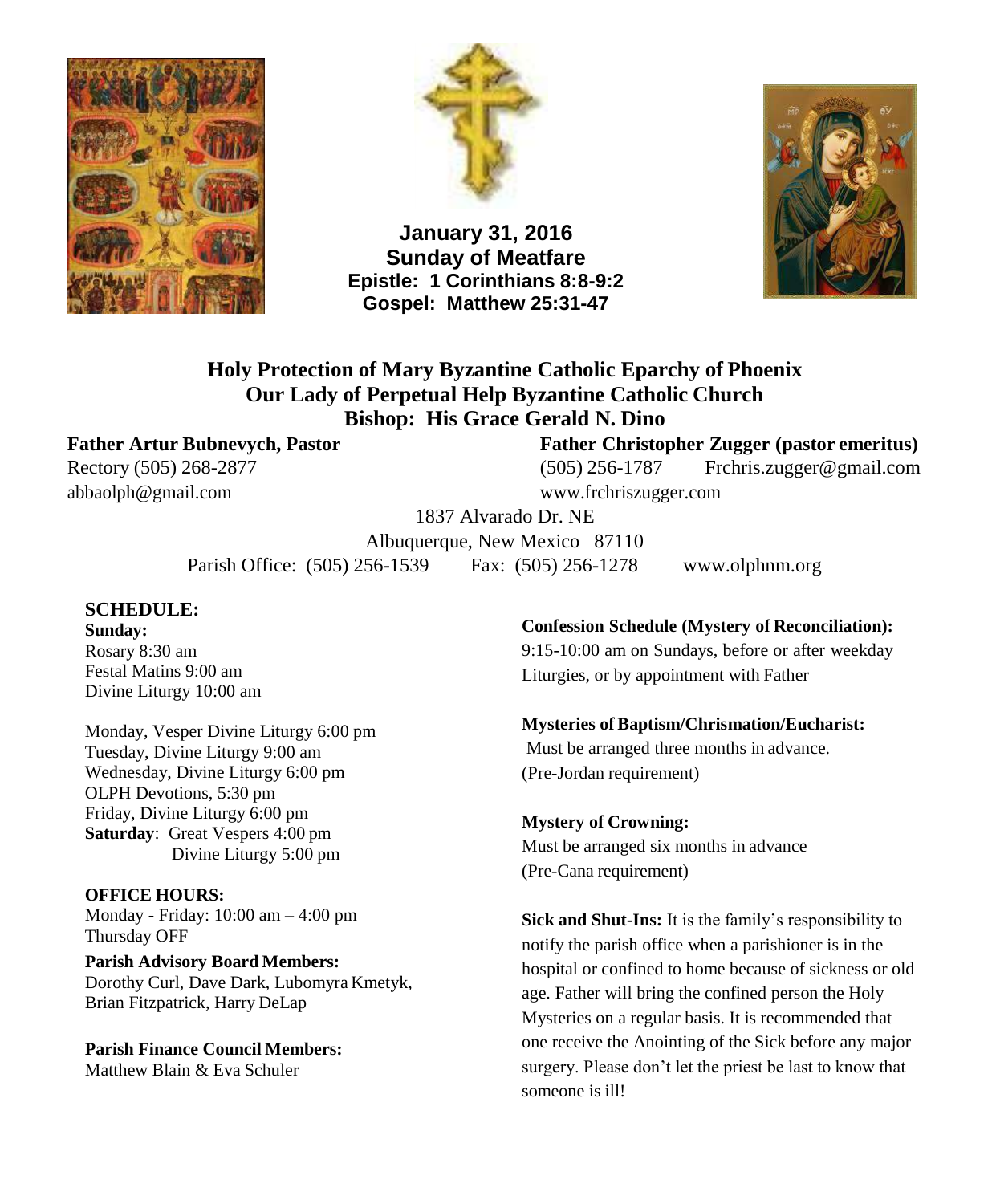| <b>Velcome to our</b> Church! If you are looking for a spiritual home,<br>contactFather Artur o r the office staff for more information. God bless you. |                                                                                                            |                                                                                              |  |  |  |
|---------------------------------------------------------------------------------------------------------------------------------------------------------|------------------------------------------------------------------------------------------------------------|----------------------------------------------------------------------------------------------|--|--|--|
| <b>Today</b>                                                                                                                                            | 8:30 am                                                                                                    | Rosary                                                                                       |  |  |  |
|                                                                                                                                                         | $9:00$ am                                                                                                  | <b>Festal Matins</b>                                                                         |  |  |  |
|                                                                                                                                                         | $9:15$ am                                                                                                  | Confessions                                                                                  |  |  |  |
|                                                                                                                                                         | $10:00$ am                                                                                                 | Divine Liturgy for Parish Family & Friends                                                   |  |  |  |
|                                                                                                                                                         |                                                                                                            | Fr Chris: +Molly Jaques by M/M SvenSvensson                                                  |  |  |  |
|                                                                                                                                                         | <b>ECF classes after Liturav</b>                                                                           |                                                                                              |  |  |  |
| <b>Monday</b>                                                                                                                                           | <b>Prefestive of the Encounter/Tryphon Martyr</b><br>Epistle: 3 John 1:15; Gospel: Luke 19:29-40 & 22:7-39 |                                                                                              |  |  |  |
| February 1                                                                                                                                              | $6:00$ pm                                                                                                  |                                                                                              |  |  |  |
|                                                                                                                                                         |                                                                                                            | Vesper Divine Liturgy; Blessing on Jennifer West by<br>M/M MacMurchadha, Blessing of Candles |  |  |  |
|                                                                                                                                                         |                                                                                                            | Blessing of Litije Bread & Mirovanije                                                        |  |  |  |
|                                                                                                                                                         |                                                                                                            | Fr. Chris: Intention of Fitzpatrick Family                                                   |  |  |  |
| <b>Tuesday</b>                                                                                                                                          | Encounter of Our Lord with Simeon & Anna/Solemn Holy Day                                                   |                                                                                              |  |  |  |
| February 2                                                                                                                                              | Epistle: Hebrews 7:7-17; Gospel: Luke 2:22-40                                                              |                                                                                              |  |  |  |
|                                                                                                                                                         | $9:00$ am                                                                                                  | Festive Divine Liturgy for Parish Family, Benefactors                                        |  |  |  |
|                                                                                                                                                         |                                                                                                            | and Friends, Blessing of Candles, Myrovanie                                                  |  |  |  |
|                                                                                                                                                         | $6:15$ pm                                                                                                  | CAFE meeting at UNM                                                                          |  |  |  |
| Wednesday                                                                                                                                               |                                                                                                            | <b>Post Festive of the Encounter/</b>                                                        |  |  |  |
| February 3                                                                                                                                              | <b>Synaxis of the Holy Prophets Simeon &amp; Anna</b>                                                      |                                                                                              |  |  |  |
|                                                                                                                                                         |                                                                                                            | Epistle: Joel 2:12-26; Gospel: Joel 4:12-21                                                  |  |  |  |
|                                                                                                                                                         | 5:30 pm                                                                                                    | <b>OLPH Devotions</b>                                                                        |  |  |  |
|                                                                                                                                                         | $6:00$ pm                                                                                                  | Divine Liturgy; +Efren Navarro by Svenssons                                                  |  |  |  |
|                                                                                                                                                         |                                                                                                            | Fr. Chris: Intention of Dorothy Curl                                                         |  |  |  |
| <b>Thursday</b>                                                                                                                                         |                                                                                                            | Post Festive of the Encounter/Isidore Venerable                                              |  |  |  |
| February 4                                                                                                                                              | Epistle: Jude 11-25; Gospel: Luke 23:`.34 & 44-56                                                          |                                                                                              |  |  |  |
|                                                                                                                                                         | Father's day off                                                                                           |                                                                                              |  |  |  |
| <b>Friday</b>                                                                                                                                           |                                                                                                            | Post Festive of the Encounter/Agatha Martyr                                                  |  |  |  |
| February 5                                                                                                                                              | Epistle: Zech 8:7-17; Gospel: Zech 8:19-23                                                                 |                                                                                              |  |  |  |
| Abstinence                                                                                                                                              | $6:00$ pm                                                                                                  | Divine Liturgy; +Lucille Mulcahy by Lupe Baca                                                |  |  |  |
|                                                                                                                                                         |                                                                                                            | Fr. Chris: Intention of C. Phillip Eberl                                                     |  |  |  |
| <b>Saturday</b><br>February 6                                                                                                                           |                                                                                                            | <b>Leave Taking of the Encounter/All Holy Ascetics</b>                                       |  |  |  |
| <b>Sunday</b>                                                                                                                                           | Epistle: Romans 14:19-26; Gospel: Matthew 6:1-13                                                           |                                                                                              |  |  |  |
| February 7                                                                                                                                              | <b>Sunday of Cheesefare/Forgiveness Sunday</b><br>Epistle: Romans 13:11-14:4; Gospel: Matthew 6:14-21      |                                                                                              |  |  |  |
|                                                                                                                                                         | 4:00 pm                                                                                                    | <b>Great Vespers</b>                                                                         |  |  |  |
|                                                                                                                                                         | 5:00 pm                                                                                                    | Divine Liturgy; +Keenan Alan Wofford by Jilek Family                                         |  |  |  |
|                                                                                                                                                         | 8:30 am                                                                                                    | Rosary                                                                                       |  |  |  |
| Canned                                                                                                                                                  | $9:00$ am                                                                                                  | <b>Festal Matins</b>                                                                         |  |  |  |
| Goods                                                                                                                                                   | 9:30 am                                                                                                    | Confessions                                                                                  |  |  |  |
| Collection for                                                                                                                                          | 10:00 am                                                                                                   | Divine Liturgy for Parish Family & Friends and                                               |  |  |  |
| Friars                                                                                                                                                  |                                                                                                            | Forgiveness service                                                                          |  |  |  |
|                                                                                                                                                         |                                                                                                            | Father Chris: Helpers & Benefactors                                                          |  |  |  |
|                                                                                                                                                         |                                                                                                            | <b>ECF classes after Liturgy</b>                                                             |  |  |  |
|                                                                                                                                                         | 4:00 pm                                                                                                    | <b>Great Vespers</b>                                                                         |  |  |  |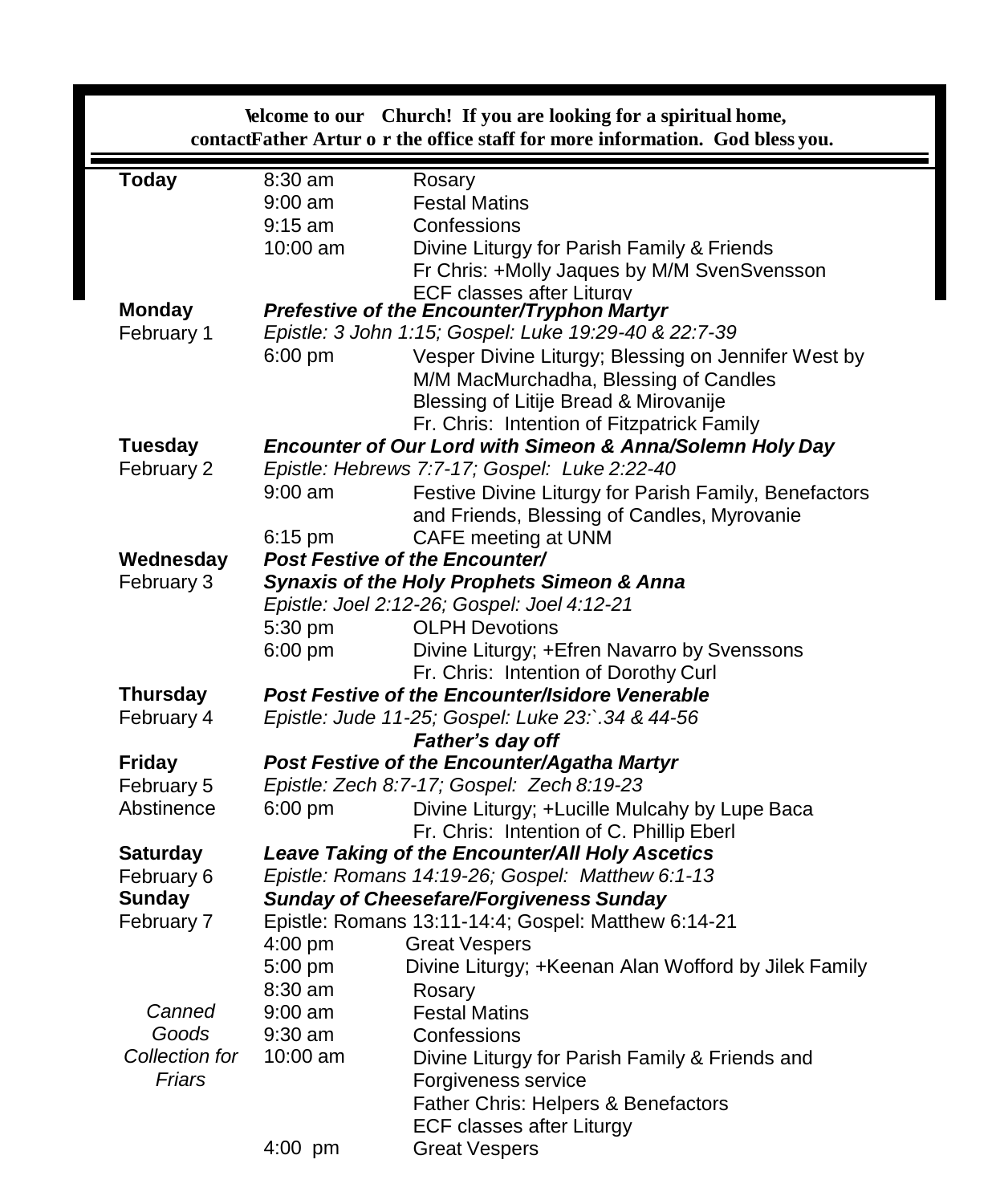### *Physician and Help of those in sickness, Redeemer and Savior of the infirm; O Master and Lord of all, grant healing to your servants. Be clement, show mercy to those who have sinned much, and deliver them, O Christ, from their Iniquities, that they may glorify Your might divine!*

- Fr. Julian Gnall Paola Terlaza William Frank Fr. Anthony Romero **Henry Zugger** Joseph Koetter Michele Koetter **John & Margie Disque** Mary Nell Preisler Lilllian Murphy Phillip Fall Jackie De Paolis Marilyn Fore Walter Jakymiw Donny Terry Roy Smith Class Colga Bodnar Mary Murphy Sven & Barbara Svensson Frances Brannan Jack & Lorraine Hubbell Jenny Ford Kristoff Rajala Heather Mattax Robert Hasaka Jordan Smith Larry Bennett Threima Leech Maggie Batsel Mary Ellis Pricilla Hughes Tony Lucero Mike Harahuc Sharif Rabadi Chris Overlin Robert Zadel Demetrius Yackanich
- Laura Dominguez Nathan Barkocy
- Abraham Haddad John Deflice Quintin Santamaria & Family

*Prayers in honor of and to the B essed Virgin are a powerful weapon against sin, an d for healing.* Joyful Mysteries are recited until February 2.

If you recite the Rosary at home, please offer these intentions, and join us on Sunday at 8:30 am. Thos  $\overline{e}$  who recite the Akathist to the Mother *of God or the Rosary receive a partial indulgence when they do so in private, plenary indulgence whe n they do so as a group*



Vocation Icon Today: Pettit Next Sunday: Donlin

## *Intentions of the Rosary*

**1 st Decade:** Help for persecuted Catholics, especially in communist and Islamic states 2<sup>nd</sup> Decade: Spiritual and physical growth of our parish and the Byzantine Catholic Church **3 rd Decade**: Increase in vocations to priesthood, diaconate, and consecrated life to serve the Byzantine Catholic Church

**4 th Decade**: Repose of the souls who have no one praying for them

**5 th Decade**: Healing of the sick in body, mind and soul

# *Holy Father's Intentions for January*

**Universal**: That those from diverse religious traditions and all people of good will may work together for peace.

Evangelization: That in this year dedicated to consecrated life, religious men and women may rediscover the joy of following Christ and strive to serve the poor with zeal.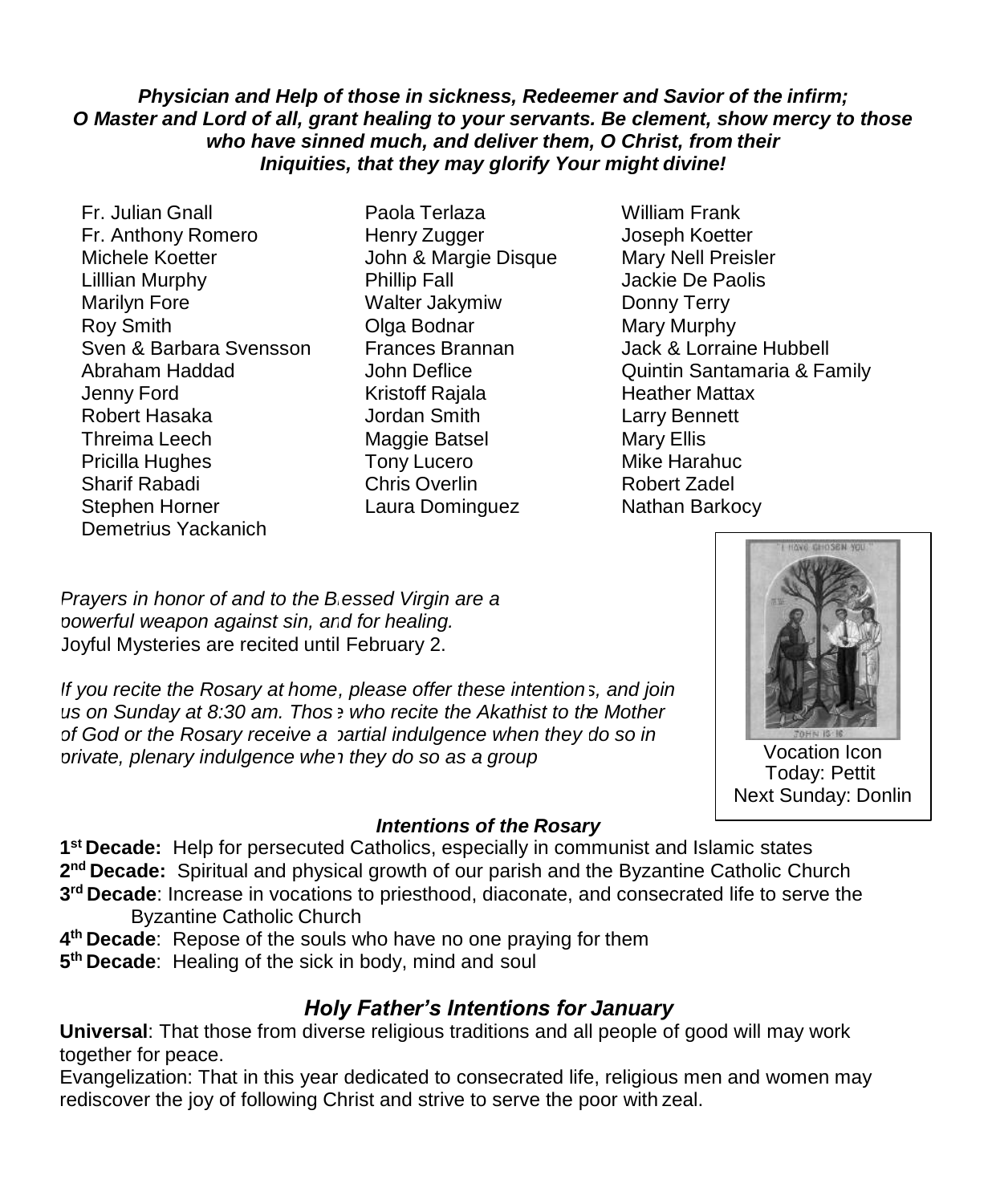This Saturday is the **Day of All Holy Ascetics**. All of the men and women of the era of the Desert Fathers are remembered. The Divine Office speaks of their abstinence from meat, their fasting from foods from sunrise to sunset in the Lenten periods, their penances.

But the main thing is their heroism in prayer and charity, without which all of the penances are worthless**. They must be done for the glory of God, for repentance of our own sins, for the sins of the world which rejects God, and as an act of love for God.**

## **Lenten Passports**

The church is offering Lenten Passports for the children this year. They are a fun way for the children to record their Lenten "journey". These passports are small books that come with stamps (stickers) that are placed in the book each time a service is attended or special activity is completed.

Beginning the first Sunday of Lent, there will also be postcards at the entrance for the children to complete during liturgy. These postcards can then be placed in the blue mailbox on the bookshelf in the parish hall. The postcards will be "mailed" to Father Artur so he can see what the children have been learning. The postcards are a great way to encourage the children to listen during the gospel reading.

If you have any questions or need your passports, please come see Jana or Evie.

**Next week is Cheesefare AND the Super Bowl**, so let's haul out the last of those delectable goodies hidden in the recesses of our pantries to share before we start the Great Fast. Instead of having just one family host, we are asking that each family bring a super or cheesy snack to share. Please let Evie or Barbara know what you will bring.

| DATE   | <b>READER</b> | <b>TROJCA</b>  | <b>GREETER</b>      | <b>HOST</b> | <b>COUNTER</b> |
|--------|---------------|----------------|---------------------|-------------|----------------|
| Feb. 7 | Christy       | Delilah Chavez | Dorothy Curl        | All         | Rafael Plut    |
|        | MacMurchadha  |                | Melinda Fitzpatrick |             | Dorothy Curl   |

# **Barbara's Hall Report***:*

Thanks to the Knights of Columbus for hosting their annual Frito Pie fundraiser, and thanks to all who donated to their cause. Everything was delicious, and the kitchen was spotless when they were done. You know I like that!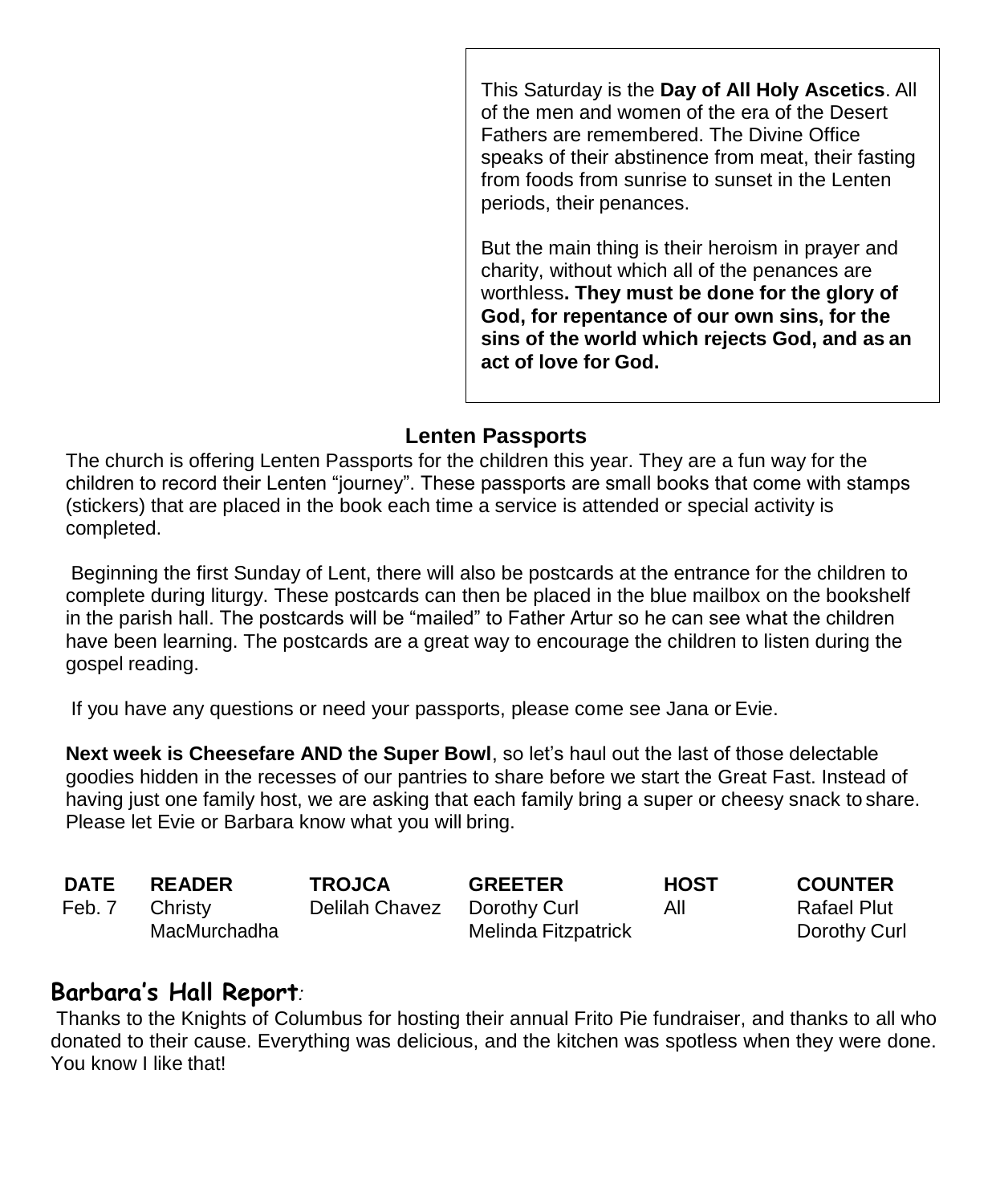## **Books for Great Lent are in our store.**

**Check out these titles:** *Journey Through the Great Fast*: Daily Scriptures, meditations, reflection questions Excellent guide for anyone who wants to have "a good Lent." \$7

*Great Lent*, Fr. Alexander Schmemann upacks the meaning of the Sundays, the beauty of the Presanctified Liturgy, Confession in order to help the reader go deeper into Byzantine spirituality and be *ready* for Holy Week and Pascha. \$16

*Guide to the Domestic Church* How to celebrate the year; icon corners, fasting recipes,feast day crafts, etc. \$18

### **Marquee Sign**

Coming project for 2016 is the renovation of the lower part of the Marquee sign, which would be the announcement board, Divine Liturgy schedule and welcome board. Right now we are thinking of the possible best design of the lower part.

Ideas and sketches would be really appreciated. Please, talk to Fr. Artur.

## **40 Days for Life is beginning**

soon. Our parish's first day is Friday, February 12. Please plan to be there at 9 am to pray with Father Artur and to help hold the icon. Please pick up a flyer on the credenza near the front door

### **Friars's List**

Powdered coffee creamer Peanut butter Jelly/jam Cumin Garlic powder Chili powder Drink mixes powdered or liquid 55 gal black trash bags Hot sauce

**The OLPH Women's group** has adopted the small flowerbed to the left of the main entrance to the church. In an effort to magnify the beauty of what lies within, we will maintain the bed with colorful and fragrant flowers and herbs. If you enjoy gardening or have recommendations for what to plant and when, please contact Pam Pettit. If you like playing in the dirt, stay tuned to your bulletin for the date and time of our first plantings.

**What Do You Know?** When we refer to our faith as a treasury of blessings, we're talking endless treasure, bottomless, ever-giving. The OLPH Women's group will explore the wisdom of the Eastern Rite by offering mini workshops twice-a-year focusing on the sometimes overlooked or unrecognized jewels of our faith.

If you have a burning "why?" or "how come?" about our traditions or services, please send your suggestions for topics to Pam Pettit either at [padamsko@hotmail.com](mailto:padamsko@hotmail.com) or 299-1609. If you can help Pam organize these presentation workshops, your help will be richly rewarded!

### **OASIS Classes**

There will be two OASIS classes at our church during Great Lent: Icons: Doorways to Heaven, on Feb. 18 and St. Elijah: Jewish Prophet, Christian Saint, Muslim Guide, on March 3. Both run from 10:30 am - Noon, and registration costs \$8 for each.

Register with OASIS online [www.oasisabq.org;](http://www.oasisabq.org/) by phone 884-4529, or in person at the American Square Shopping Center, Suite 18, on Menaul Blvd. and Carlisle Blvd NE.

OASIS provides education in all kinds of areas and day trips to historic and scenic sites to adults 50 and up.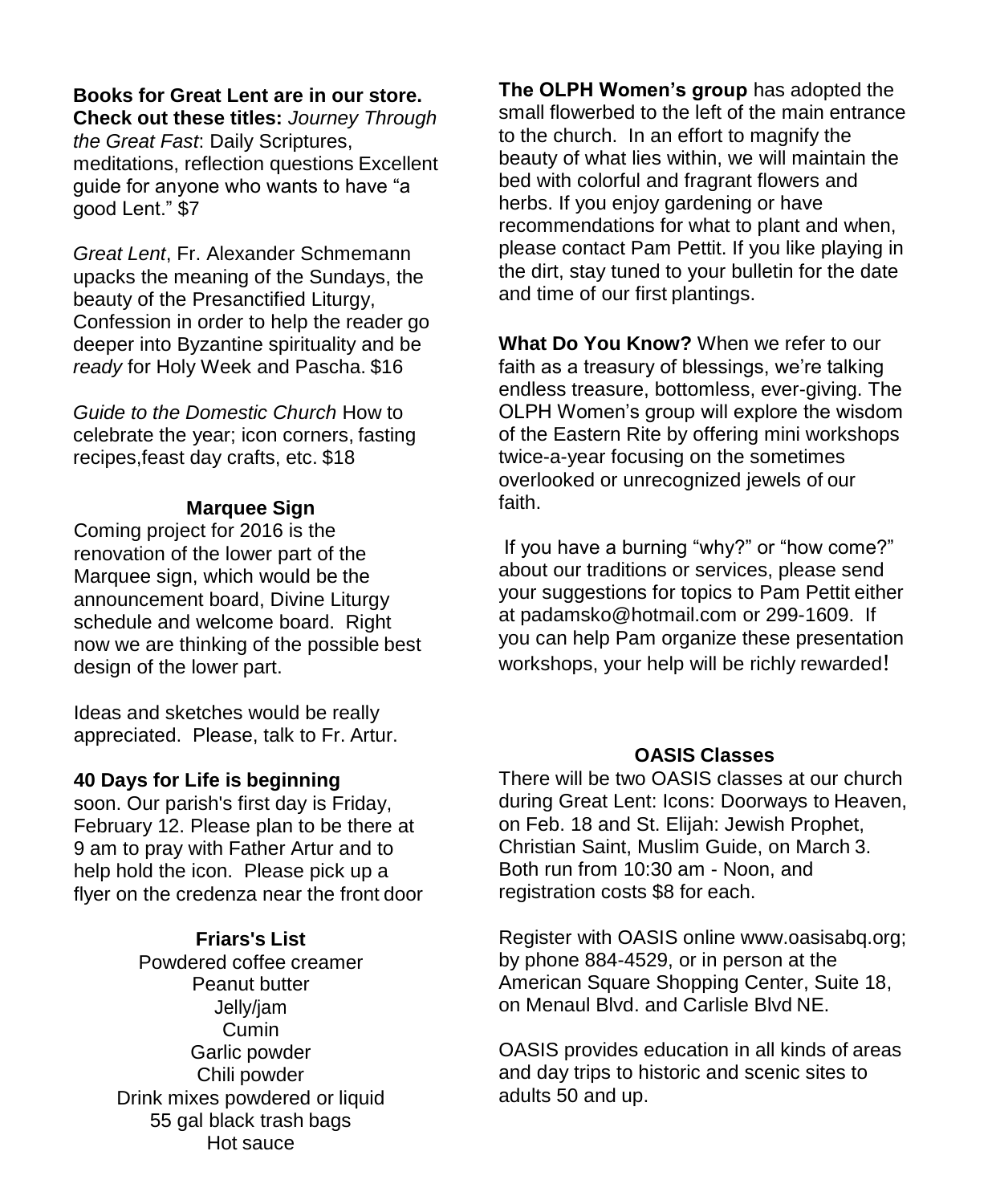| Tuesday, February 2      | <b>Coming Events-Mark Your Calendars Now!</b><br>Encounter of Our Lord with Simeon & Anna/Solemn Holy Day<br>Monday 6:00 pm Vesper Liturgy/Blessing of Litije Bread & Myrovanie<br><b>Blessing of Candles</b><br>Tuesday, 9:00 am Divine Liturgy with Myrovanie; Blessing of Candles |
|--------------------------|--------------------------------------------------------------------------------------------------------------------------------------------------------------------------------------------------------------------------------------------------------------------------------------|
| Monday, February 8       | First Day of the Great Fast (strict abstinence)<br>6:00 pm Presanctified Liturgy with Anointing                                                                                                                                                                                      |
| Thursday, February 11    | 7:00 pm THEOSIS Bible Study; Gospel of Matthew                                                                                                                                                                                                                                       |
| Friday, February 12      | 40 Days for Life 9:00 am at abortion clinic on San Mateo                                                                                                                                                                                                                             |
| Thursday, February 18    | OASIS Class 10:30 am; Icons Doorways to Heaven                                                                                                                                                                                                                                       |
| Saturday, February 20    | 2 <sup>nd</sup> All Souls Saturday, 9:00 am Divine Liturgy & Panachida                                                                                                                                                                                                               |
| Thursday, February 25    | 7:00 pm THEOSIS Bible Study; Gospel of Matthew                                                                                                                                                                                                                                       |
| Saturday, February 27    | 3rd All Souls Saturday 9:00 am Divine Liturgy & Panachida                                                                                                                                                                                                                            |
| <b>February Tuesdays</b> | 6:15 pm CAFÉ meeting at UNM                                                                                                                                                                                                                                                          |

# **Announcement from our Cantor Steven Block**:

University in Texas of the 21<sup>st</sup> Century. I am already beginning my role as Dean in the "I will be retiring from UNM and beginning a new position as the Founding Dean of the College of Fine Arts at the University of Texas – Rio Grande Valley, the first new current semester, traveling back and forth. It will be a bittersweet leave-taking for Stephanie and me as we depart from so many friends from a wide variety of rich associations (Church, Home-School, the University, and so many friends from Los Lunas and Albuquerque) that have given us deep roots in this part of the country. It's been honor and a privilege to serve as the Cantor for the best Byzantine Church in the country and we will miss everyone so very much to put it mildly."

Since this transition is happening so quickly, we are setting up a **meeting on Thursday, February 4th at 7pm to talk about the music transition**. Steven has given me a thumb drive with a large amount of electronic resources, including templates for music scheduling and he will want to address everyone at the meeting as well about the music resources in the church. He assures me that he will always be available to answer questions even though, from this point on, he will be in Texas for much of the time. Weas a church need to address this soon, as we head into the Great Fast, so we can maintain the high standards and expectations for our liturgy.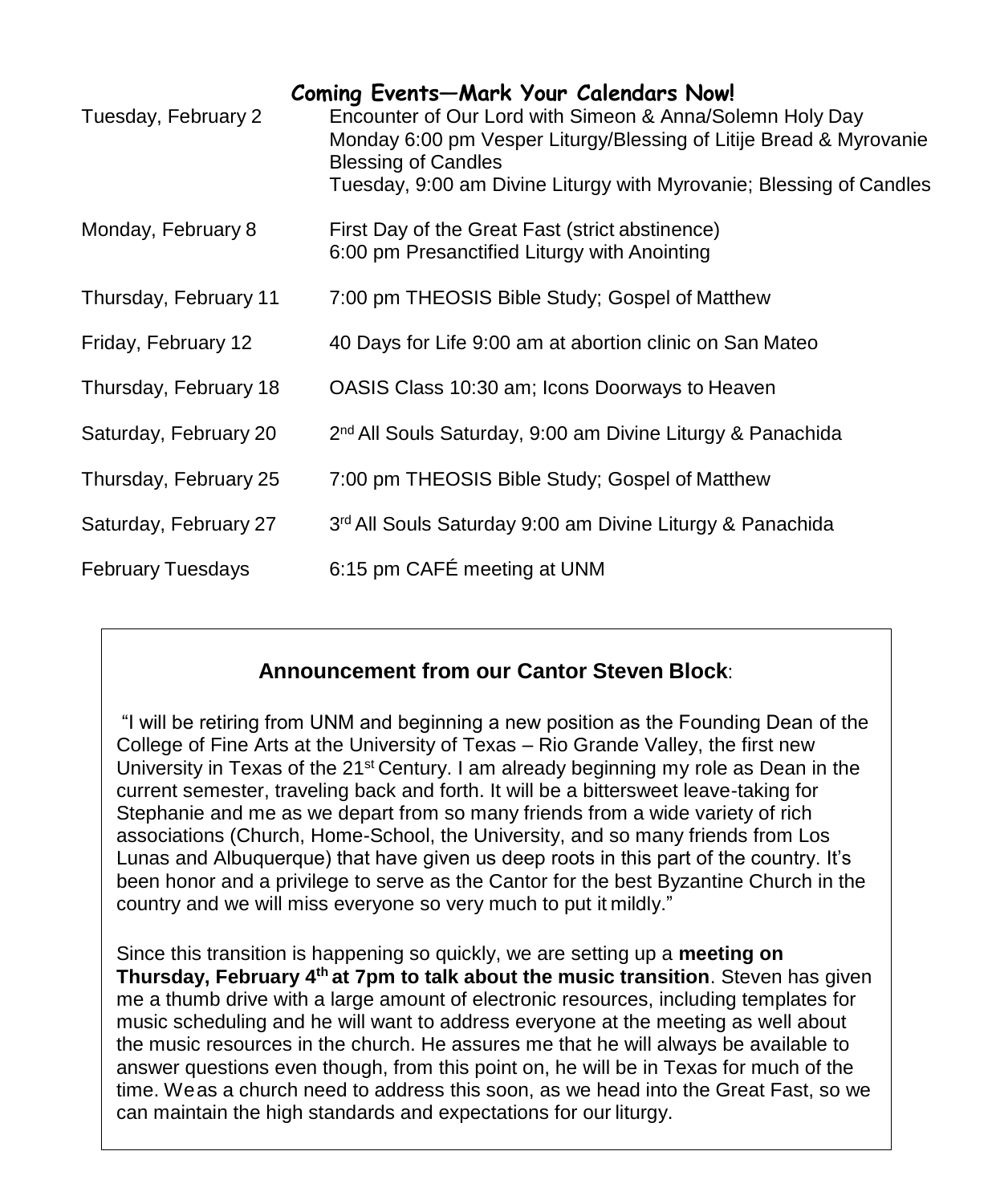### *The Last Judgment, 19th century, from Vladimir Region ofRussia. The souls of the damned are being taken into the jaws of hell (bottom and lower right), while the souls of the just are being judged and ultimately escorted into the glory of the Trinity.*

The statement of this icon is this: at the end of time, no matter how much Man may protest that God does not exist, there will be an accounting for each and every individual. And those who have failed to follow God's commandments among Christians, and the natural law among non-Christians, are doomed. Great the joy of those who are saved! How awful must be the hatred that binds Satan and his sinful followers together! And where exactly do I think I am going to end up? No one is assured of salvation: it is a free gift from God, and we, to whom the fullness ofrevelation has been given in the teachings of the Church, are responsible indeed for what we do and say here and now. May our prayer be that of the Kontakion for today:

.Every creature shall tremble before you. A river of fire shall flow before your judgment seat; the books shall be opened, and all secrets revealed. On that day, O righteous Judge, deliver me from the unquenchable fire, and make me worthy to stand at your right!

This Saturday is the Day of All Holy Ascetics. All of the men and women of the era of the Desert Fathers are remembered. The Divine Office speaks of their abstinence from meat, their fasting from foods from sunrise to sunset in the Lenten periods, their penances. But the main thing istheir heroism in prayer and charity, without which all of the penances are worthless**. They must be done for the glory of God, for repentance of our own sins, for the sins of the world which rejects God, and as an act of love for God.**

Whatever you are planning to do for Lent, do it with that last sentence above in mind.

**The Fast of Cheesefare Week** is a preparation for the Great Fast. This week, the structure of the church services changes, music becomes more solemn, and abstinence from meat is introduced on Wednesday as well as Friday. For those who will follow the strict fasting regulations, this is also the week in which to eliminate dairy products from the kitchen, so that by next Sunday, there will be none left.

For daily prayers, the *Prayer of Saint Ephrem* is added on Monday, Wednesday, and Friday. The prayer is said in three sections, each verse followed by either a deep bow, or kneeling on the floor and lowering one's head in prostration.

Lord and Master of my life, Spare me from the spirit of indifference, despair, lust of power, and idle chatter.

Instead, bestow on me, Your servant, the spirit of integrity, humility, patience, and love.

Yes, O Lord and King, let me see my own sins and not judge my brothers and sisters: for You are blessed forever and ever. Amen.